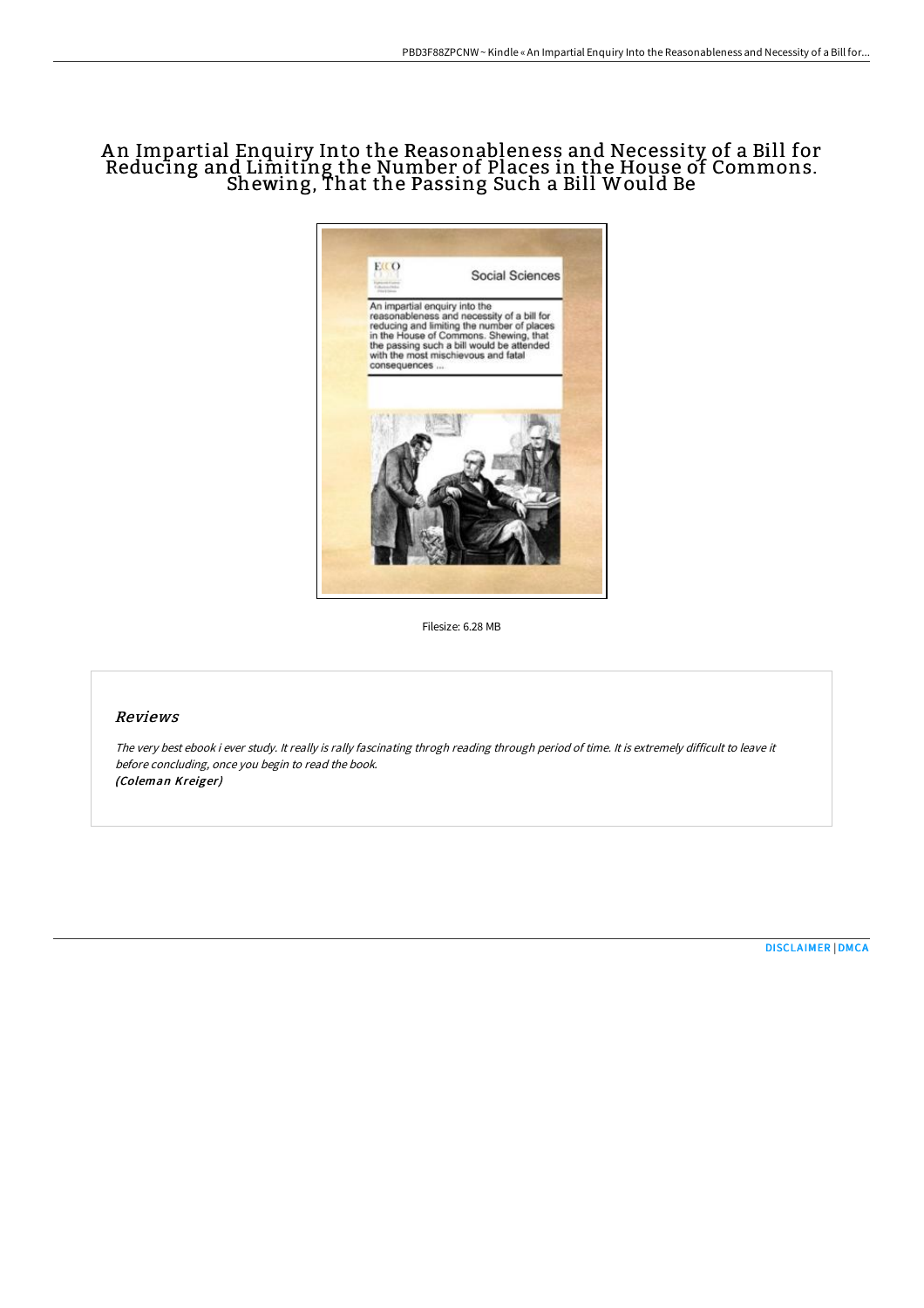## AN IMPARTIAL ENQUIRY INTO THE REASONABLENESS AND NECESSITY OF A BILL FOR REDUCING AND LIMITING THE NUMBER OF PLACES IN THE HOUSE OF COMMONS. SHEWING, THAT THE PASSING SUCH A BILL WOULD BE



Gale Ecco, Print Editions, 2010. PAP. Book Condition: New. New Book. Delivered from our UK warehouse in 3 to 5 business days. THIS BOOK IS PRINTED ON DEMAND. Established seller since 2000.

E Read An Impartial Enquiry Into the [Reasonableness](http://www.bookdirs.com/an-impartial-enquiry-into-the-reasonableness-and.html) and Necessity of a Bill for Reducing and Limiting the Number of Places in the House of Commons. Shewing, That the Passing Such a Bill Would Be Online **D** Download PDF An Impartial Enquiry Into the [Reasonableness](http://www.bookdirs.com/an-impartial-enquiry-into-the-reasonableness-and.html) and Necessity of a Bill for Reducing and Limiting the Number of Places in the House of Commons. Shewing, That the Passing Such a Bill Would Be